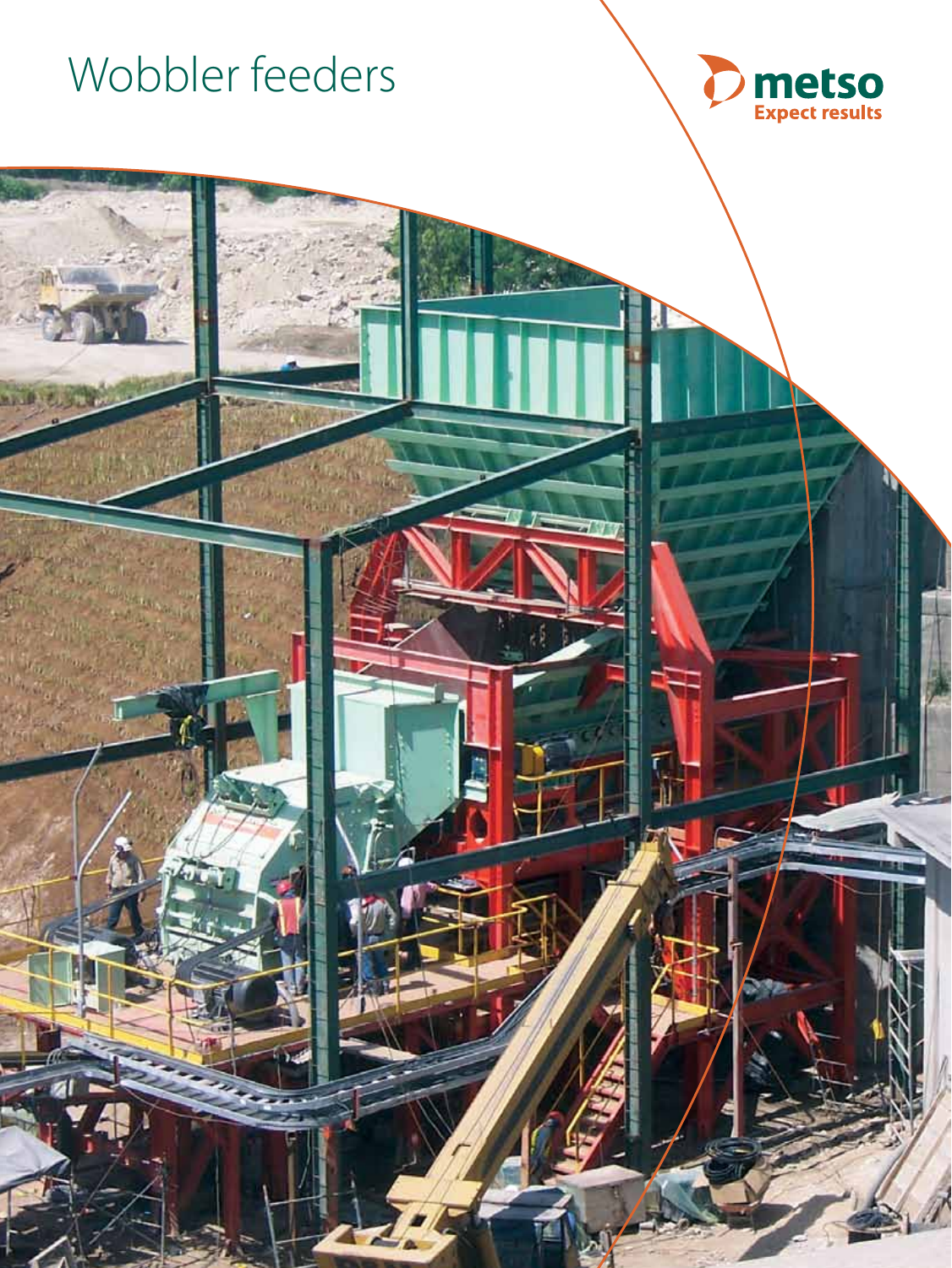

# Feeds and scalps in one operation

Metso's wobbler feeders are engineered with self cleaning, non-clogging elliptical bars that make short work of sticky material without reducing productivity levels.

The unique action of the Metso wobbler feeder can actually boost material production from 50% to 100%. This is accomplished, in one operation, by scalping out fines and feeding only oversize to your crusher or impactor. Maintenance is also reduced because abrasive, choking fines are bypassed. Wobblers are self-cleaning and resist clogging in wet, sticky materials. Metso wobbler feeders operate with low horsepower and headroom requirements, and without vibration, noise or transmitted stresses, making them ideal for both stationary and portable applications.

The durable wobbler construction is designed to work at top efficiency under heaped loads. The secret behind the Metso wobbler feeder's ability to handle wet, sticky or dry oversize material is in the original "Wobbler Feeder Principle". The positive action of the rotating elliptical bars causes material to tumble forward assuring separation of fines and a uniform feed rate. Metso offers a wide choice of capacities to meet your specific duty needs.





*Heavy duty 12 1/2 inch (317 mm) pitch wobbler feeder*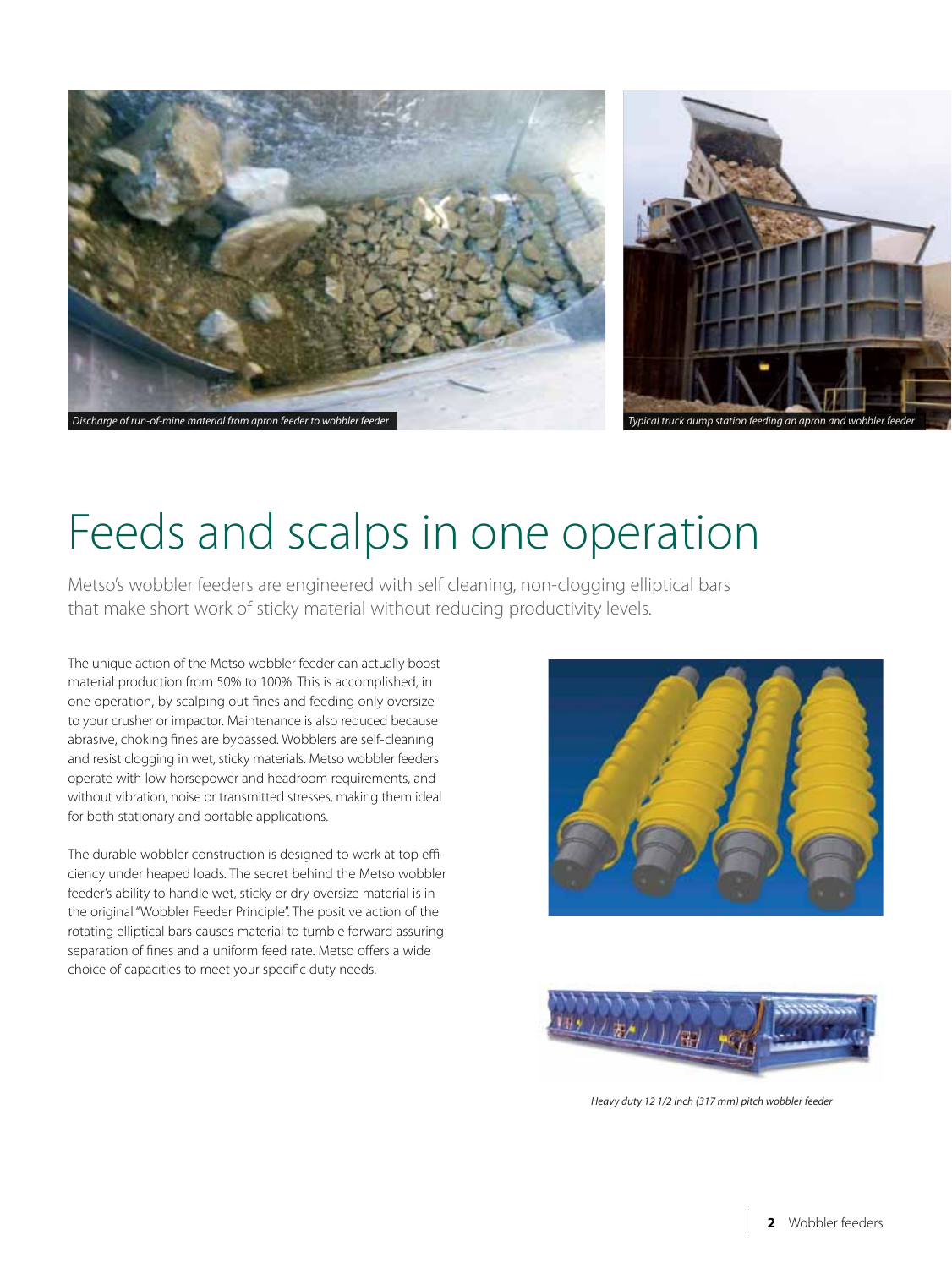





# **The Original "Wobbler Feeder Principle"**

### **1. Mine or quarry-run material dumped directly on the elliptical bars.**

 Elliptical bars of steel form the bottom of a receiving hopper and are set in alternate vertical and horizontal positions. Mine or quarry-run material is dumped directly on the wobbler bed from trucks, draglines or loaders. In heavy duty, high capacity applications, the wobbler is often fed from a heavy duty apron feeder. Gravity causes some fines to pass immediately and forces the load into positive contact with the wobbler bars.

## **2. As bars turn, fines, mud, or dirt drop through the openings.**

 Wobbler bars rotate in the same direction, all at the same speed. Spacing remains constant throughout the rotation. As one bar turns down, the succeeding one turns up, imparting a rocking, tumbling motion to the load. Oversize is "wobbled," working loose more fines which sift through the wobbler bed directly onto the conveyor belt.

# **3. Oversize moves forward in a rocking roller motion.**

 Pressure of the load and "wobbler" action moves the oversize forward, thoroughly removing the fines. Every wobbler bar is a self-cleaning separator and will take out wet, sticky, or clay materials without clogging. Oversize is delivered free of dirt and clay. The capacity of the crusher or impactor is thereby greatly increased.

### **4. Standard and combination style options available to meet your needs.**

 The wobbler should be choke loaded for most efficient operation because the greater the burden on the wobbler bed, the more positive its action. Gravity removes fines, forces the load into contact with the wobbler bars, but it is the crowding, pushing action of the load itself that keeps the material moving. Depending on your specific duty needs, both standard and combination wobbler styles are available.



Standard Style



Combination Style